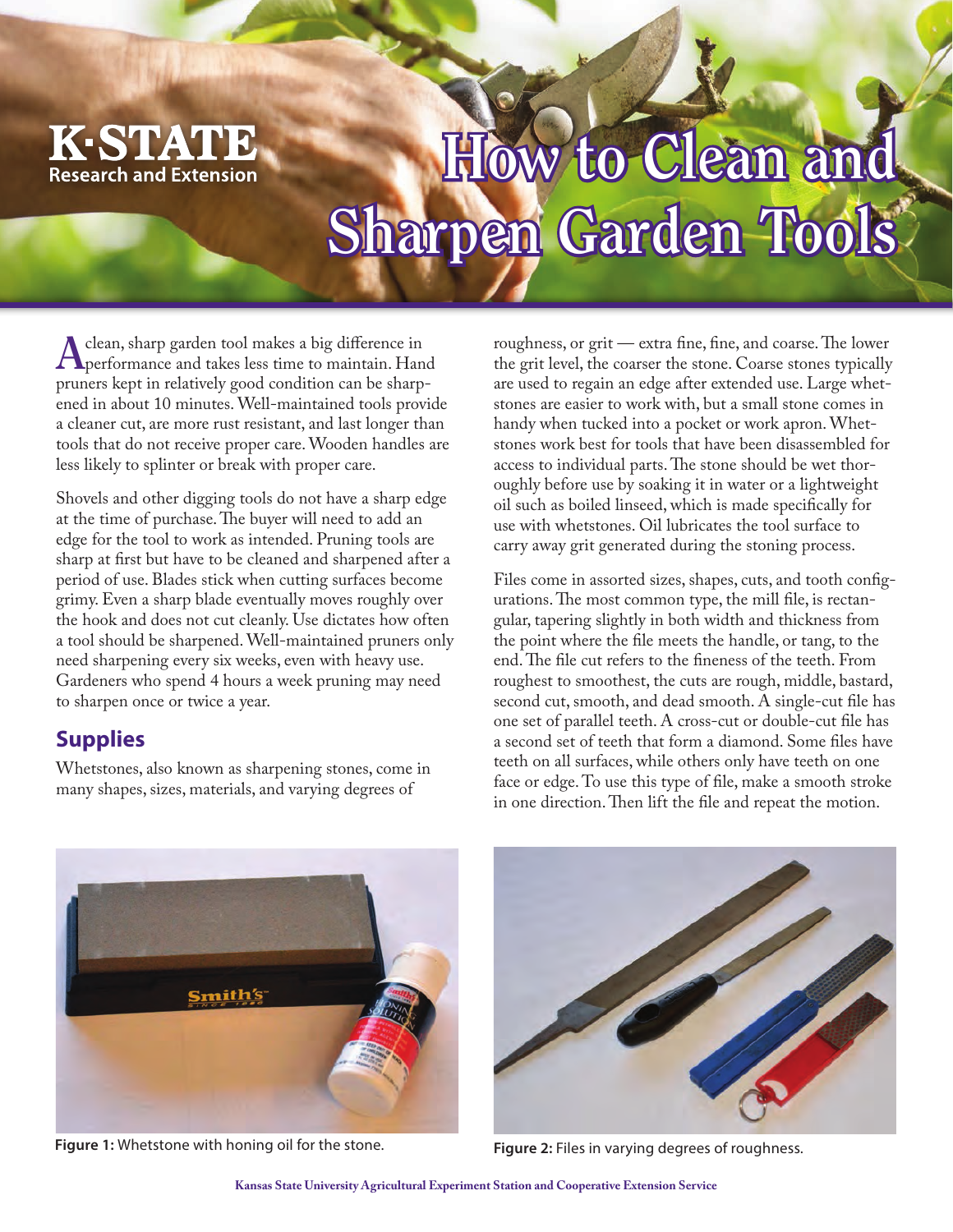# **Pruning tool care and maintenance**

Clean the tool with a scouring pad before sharpening, or rub with warm soapy water to remove plant sap, dried plant bits, and other debris. A solvent such as mineral spirits or kerosene can be used to remove sap. A wire brush works well for cleaning pruning saws, along with coarse steel wool to remove rust, and fine steel wool to restore the sheen of the metal. If sharpening is not necessary, lubricate the tool head by applying WD-40, Tri-Flow, Boeshield T-9, or bicycle chain oil with a clean rag.

#### **How to sharpen a tool without taking it apart**

For best results, start with a coarse file and progress to the finest. First, pat the file with a moist cloth. Water keeps the file from becoming clogged with tiny bits of metal removed from the blade during filing. Hold the file at the same angle as the beveled cutting edge, normally between 10 degrees and 20 degrees. Starting with the inside of the blade, use moderate pressure drawing the file toward the tip in a curved motion that follows the shape of the blade. This motion is easy, safe, and sharpens the blade evenly. For well-maintained pruners, 10 to 20 draws with the file should be enough. Poorly maintained pruners need about 40 to 50 passes or may need to be taken apart completely.

Switch to a finer grit file to further sharpen the beveled edge. Use the fine file first, followed by the extra-fine file. As you progress, use the same number of passes you did with the coarse file. Finish by running the extra-fine file over the back of the blade a few times to remove any burrs.



**Figure 3:** This type of pruner would not be disassembled. **Figure 3:** A pruner that can be disassembled.

Test blade sharpness by holding the cutting edge up to a light source. If light reflects off the edge, it hasn't been adequately sharpened. Next, try it on a branch of the right size for the tool. If sharpened correctly, the cut will be easy and clean. If the blade pulls or catches when cutting, it is not sharp enough. Use the fine side of the stone and continue with a few more strokes.

When you are satisfied with the blade sharpness, apply a dry or silicone-based lubricant to repel water and hinder rust and oxidation. Lightly coat the blades with a lubricant a few times throughout the year. This keeps dirt and other materials from harming the pruners without drying or making them sticky.

## **How to sharpen a tool after taking it apart**

Dismantle the tool and carefully lay out the parts in order. Clean with a scouring pad and warm, soapy water. Scrub to remove plant sap, dried plant bits, and other debris. Dry with a clean rag. A solvent such as mineral spirits or kerosene can be used to remove sap. Use a wire brush to remove plant sap from pruning saws, followed by coarse steel wool to remove rust and finer steel wool to restore the sheen of the metal.

Check blade sharpness. The correct sharpening angle is about 10 to 20 degrees. A curved type, scissor, or bypass pruner should be sharpened on the side away from the curved anvil. Sharpening both sides damages the blade. If using a whetstone, maintain the proper 10 to 20 degree angle by pressing the blade lightly into the stone. Use smooth strokes and move the blade in one direction

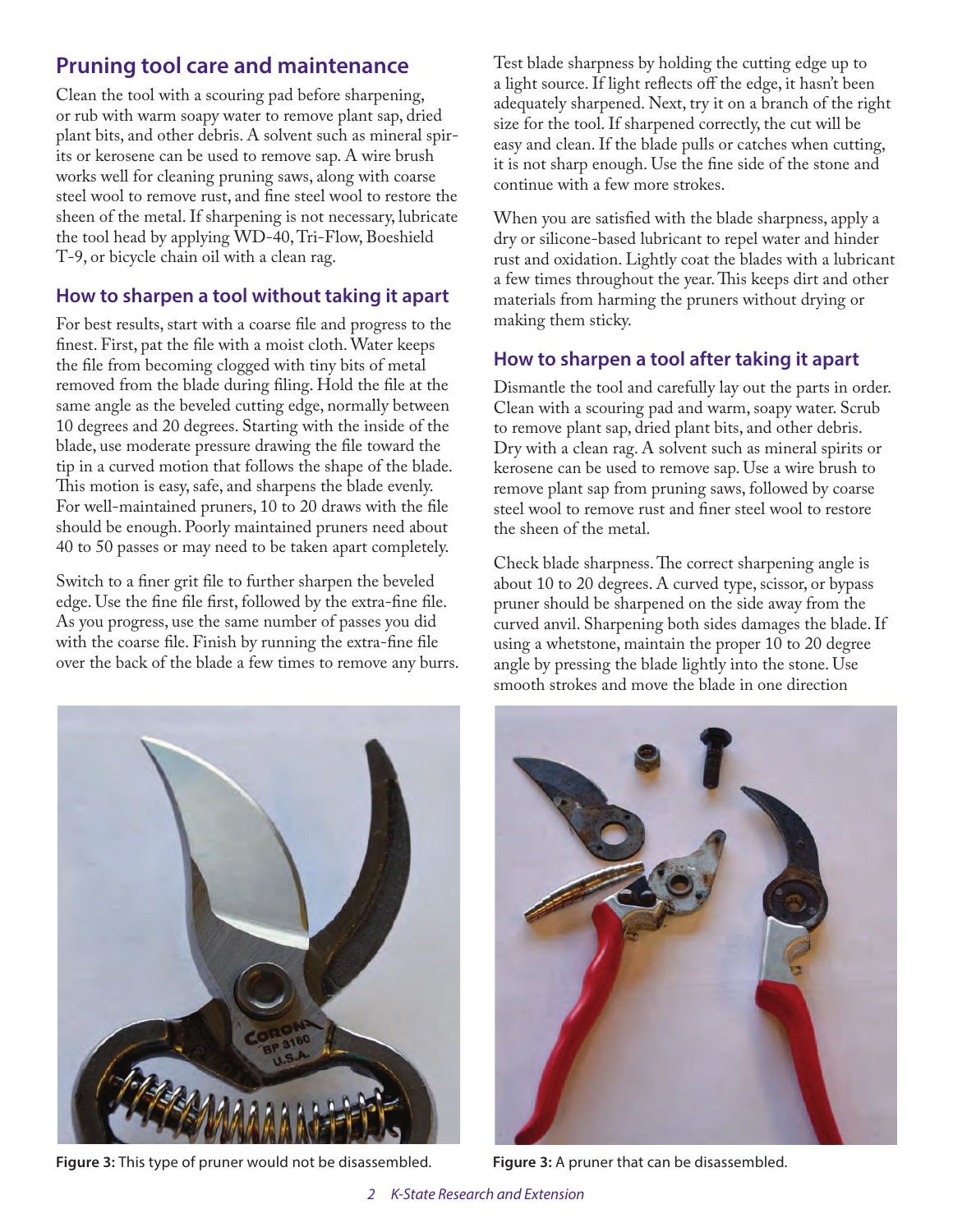toward the tip, as if you were trying to shave off a thin slice from the whetstone. Do not press too hard. Keep the stone wet, using water or oil, but don't switch between the two. If the blade has a nick, remove it with a coarse file.

When the proper angle and sharpness are achieved, move to using a finer grain whetstone and continue sharpening until a razor-sharp edge is achieved. Do not reduce the beveled edge to less than 1-mm thickness. A finer edge does not increase cutting ability, but rather makes the blade more fragile and prone to damage or breakage.

Test the sharpness by holding the cutting edge up to the light. If light reflects off the blade edge, it has not been adequately sharpened. When the blade is sharp, apply a dry or silicone-based lubricant to repel water and to hinder rust and oxidation. Once a year, apply a product made for lubricating bicycle chains. Occasionally during the year, coat the blades lightly with olive oil. This is a natural product that keeps dirt and other materials from harming the pruners without them becoming dry or sticky.

Finish by running the extra-fine file over the backside of the blade to remove burrs. Put the tool back together. Test the blade by trying it on an appropriate sized branch. If sharpened correctly, the cut will be easy and clean. If the blade pulls or catches when cutting, it is not sharp enough. Use a fine file and continue with a few more strokes with the tool assembled.

### **Shovels, spades and digging tools — Why these tools need an edge**

Before using a new spade or shovel, bevel the front edge to improve performance. This keeps the tool in line so it pushes soil up and onto the blade. Force is applied when the tool head is thrust into the soil. Pressure exerted against the solid edge is a function of the downward thrust divided by the surface area on the cutting edge of the blade in square inches. The thin cutting edge on a sharp tool increases the pressure per square inch and makes digging easier. The exact angle of the edge is not critical, but a shallow angle improves the cut. But if the edge is too thin, the blade can bend. Although stronger, a straighter blade is more difficult to push through the soil. Aim for a 20-degree angle on light-duty tools, but increase the angle for heavy-duty ones. A blade wears at the thinnest spot so it is important to keep the bevel angle consistent.

#### **How to sharpen digging tools**

**Clean the blade.** Using a stiff brush and/or scouring pad and soapy water, remove any rust, clumped dirt, or other debris. Dry with a clean rag. If heavily rusted, use steel wool or a wire brush.



**Figure 4:** Lubricate constantly to prevent the pores in the whetstone from becoming clogged with metal shavings and to reduce heat from friction while sharpening.

**Secure the tool in a vise or with clamps.** Fasten the tool securely, positioning the tool horizontally with the front of the blade facing up. If a vise is not available, secure the tool with a firm-gloved hand while using the other gloved hand to hold the file. Movement makes it difficult to keep the correct angle with the file and can lead to injuries, so be careful. Consider enlisting a helper to hold the tool firmly in place.

**Examine the blade.** Is the blade edge almost completely flat, badly dinged up, or is it beveled on both sides? A spade or shovel should be beveled on the top of the blade only. This is the side that holds the soil when lifted up.

**Grinding.** An electric grinder is best for repairing a dull or damaged blade because it is faster and requires less manual labor. A medium-grit aluminum oxide wheel or a handheld angle grinder works well. Always wear hearing and eye protection when operating a grinder. The sparks coming off the grinder should fly toward the tool but may not always do so. Grinding leaves a rough edge that will need to be touched up with a flat-mill, bastard-cut file.

**Hand filing.** A hand file works as well but takes more time and elbow grease. A mill file, also known as a single-cut file, is recommended. To sharpen, hold the file with both hands. The file handle should be toward you and the flat edge against the edge of the spade or shovel at the same angle as the existing bevel. If filing a new tool or one with no remaining bevel, hold the file at an angle of 45-degrees in relation to the flat surface of the tool head.

Files have forward-facing teeth that remove a layer of material as they are pushed forward over the surface to be